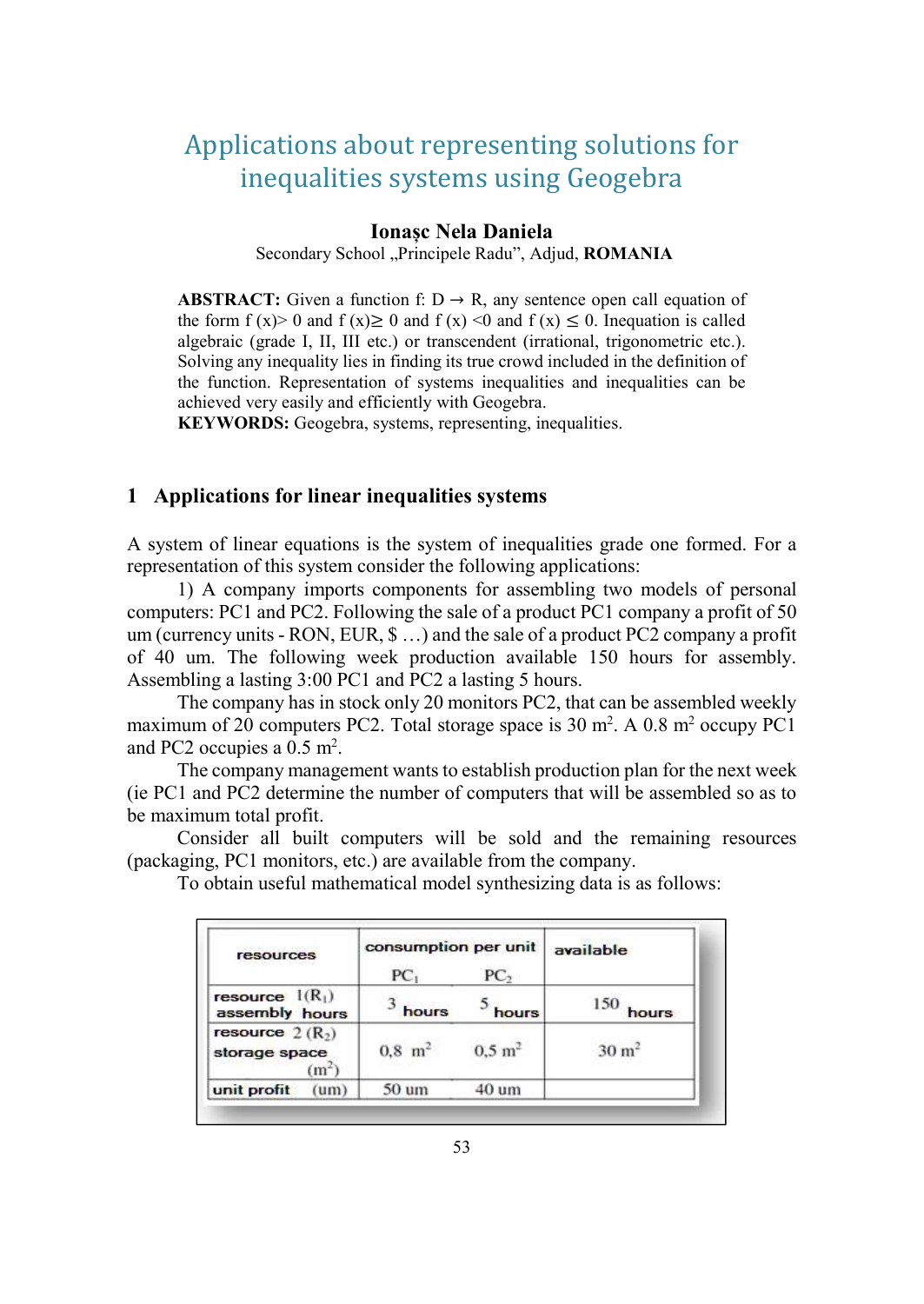Steps to create the mathematical model are:

Step 1. Identify variables and measurement units. The decision variables are the unknowns' problem. The problem required production plan that is the number of each kind of computer that will assemble. So the decision variables (VD) are:

> $x_1$  = the number of the computers PC1  $x_2$  = the number of computer PC2

which will assemble next week. With VD builds mathematical model.

Step 2. Expression total profit that must be maximized through a function called the objective function (FO), so the performance criterion. Because profit for PC1 is 50 um and the company produces a number  $x_1$  of computers PC1,  $x_1$  profit for all computers 50x1. Similarly, profit for  $x_2$  all computers PC2 is 40x2.

So the objective function FO:

$$
f(x) = 50x_1 + 40x_2 = MAX(num)
$$

Step 3. Expression restrictions. Restrictions or constraints are conditions to be resources met conditions for manufacturing, selling, that expresses the conditions under which the study is conducted. Restrictions:

• The restriction regarding assembly (resource 1)  $3x_1 + 5x_2 \le 150$  hours • The restriction on storage (resource 2)  $0.8x_1 + 0.5x_2 < 30$  m<sup>2</sup> • The restriction on the number of monitors PC2 (resource 3) which determines no. The PC2 that will assemble:  $x_2 \le 20$ .

Step 4. Conditions for non-negativity. These variables are required for a decision, so because their interpretation (computers) and because finding the optimal solution method.  $x_1 \geq 0$ ,  $x_2 \geq 0$ .

The set of admissible solutions (SA) is the set of coordinates  $(x_1, x_2)$  of all the points that satisfy all the conditions of non-negativity restrictions. The points are permissible in the area and outline them.

For the 3 restrictions so we can get representation:

Right d<sub>1</sub>:  $3x_1 + 5x_2 = 150$  passing through A<sub>1</sub>(50.0), B<sub>1</sub>(0.30).

Inequation  $3x_1 + 5x_2 \le 150$  is satisfied in A<sub>1</sub>OB<sub>1</sub> triangle as the origin O(0,0) satisfies  $3 \cdot 0 + 5 \cdot 0 \le 150$ .

Right d<sub>2</sub>:  $0.8x_1 + 0.5x_2 = 30$  passing through A<sub>2</sub>(37.5;0), B<sub>2</sub>(0;60).

Inequation  $0.8x_1 + 0.5x_2 \le 30$  is satisfied triangle  $A_2OB_2$ .

Right d<sub>3</sub>:  $x_2 = 20$  is parallel to the OX<sub>1</sub>.

Inequation  $x_2 < 20$  is satisfied in the area of OX<sub>1</sub> and right axis  $x_2 = 20$ .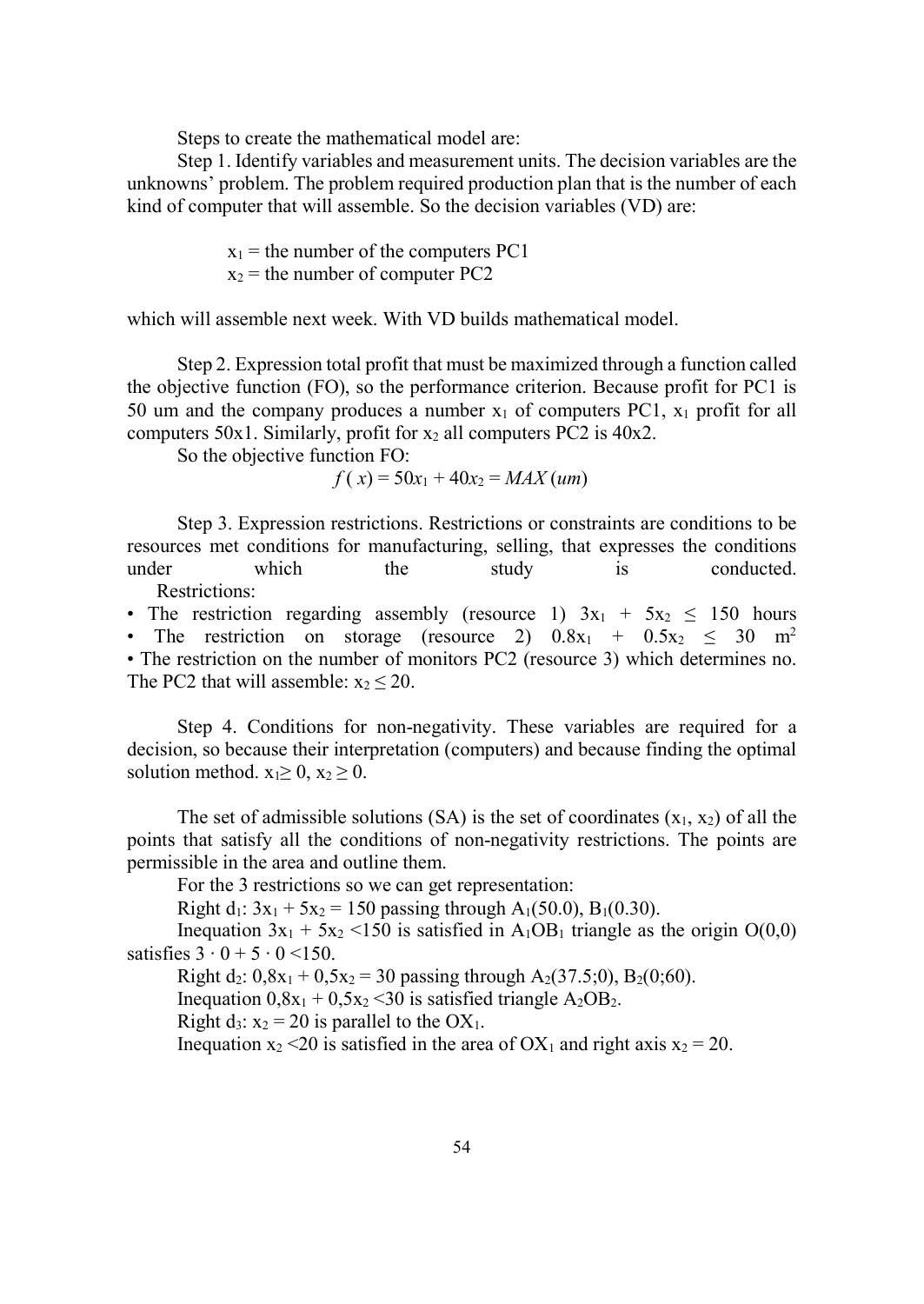

Shaded area is the allowable 3 colors. The area has an infinite number of points allowable, so the crowd is acceptable solutions in this case infinite.

In this lot we must choose the point whose coordinates gives the highest objective function value. That point will be the best solution. We clearly need to restrict the set of points where to look for the best solution so that this set is finite. The area is a convex admissible.

It searches only the tops of the crowds. Convex polygon coordinates peaks surrounding area permissible is set  $(x_1, x_2)$  admissible basic solutions. The optimal solution is the one of the tips of the polygon.

To determine the optimal solution can do so:

The calculated coordinates of the peak A, A2, M, N, B3, and then the objective function is the value of each peak. The optimal solution is the point  $(x_1, x_2)$  which gives the highest value target function.

We O(0,0), A<sub>2</sub>(37,5;0),  $\{M\} = d_1 \cap d_2$  so be solved system

$$
\begin{cases} 3x_1 + 5x_2 = 150 \\ 0.8x_1 + 0.5x_2 = 30 \end{cases} \Longrightarrow M(30,12)
$$

 ${N} = d_1 \cap d_3$  so be solved system

$$
\begin{cases} 3x_1 + 5x_2 = 150 \\ x_2 = 20 \end{cases} \Longrightarrow N(\frac{50}{3}, 20) \text{ and } B_3(0, 20).
$$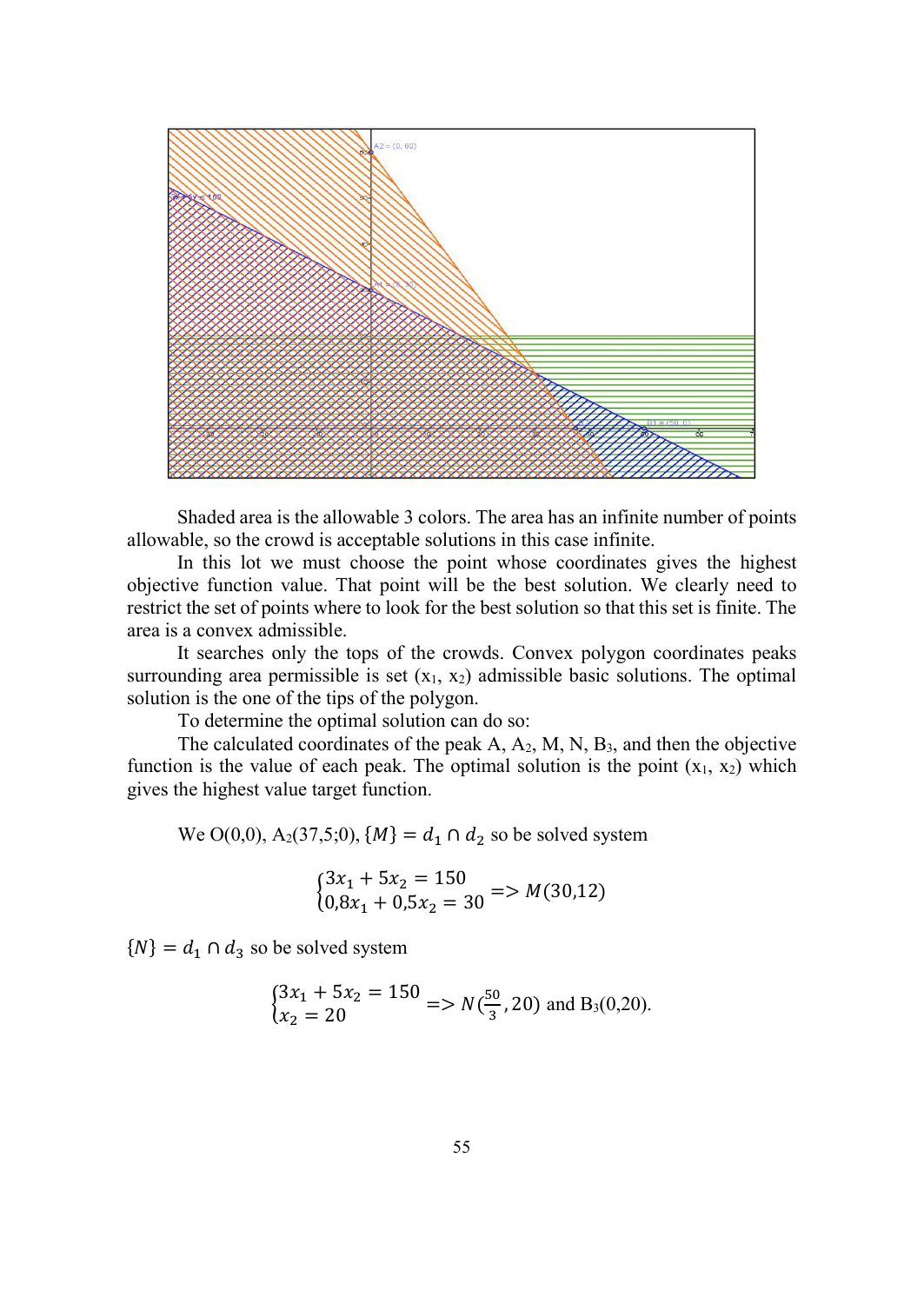

Objective function values at these points are:

 $\overline{A}$  $\vert$  $\mathbf{I}$  $\frac{1}{2}$  $\int_{f(4)}^{f(0)}$  = 50 · 0 + 40 · 0 = 0  $f(A) = 50 \cdot 37.5 + 40 \cdot 0 = 1875$  $f(M) = 50 \cdot 30 + 40 \cdot 12 = 1980$  $f(N) = 50 \cdot \frac{50}{2}$  $\frac{30}{3} + 40 \cdot 20 = 1633,3$  $f(B_3) = 50 \cdot 0 + 40 \cdot 20 = 800$ 

It follows that the best solution is the point M (30.12). It will manufacture a number of

$$
\begin{cases} x_1 = 30 \text{ computer } PC_1 \\ x_2 = 12 \text{ computer } PC_2 \end{cases}
$$

and the maximum profit is 1980 um. This shows that the optimum solution for any other production plan can not get a higher profit than 1980 um.

2) An economic unit manufactures the products  $P_1$ ,  $P_2$  and  $P_3$  using three resources: manpower, means of labor and raw materials. Specific consumption of each resource available quantities and selling prices of the products are given in the table below:

| product<br>resources | P <sub>2</sub> | $P_3$ | available (physical<br>units) |
|----------------------|----------------|-------|-------------------------------|
| workforce            |                |       |                               |
| means work           |                |       |                               |
| raw materials        |                |       |                               |
| sale price (monetary |                |       |                               |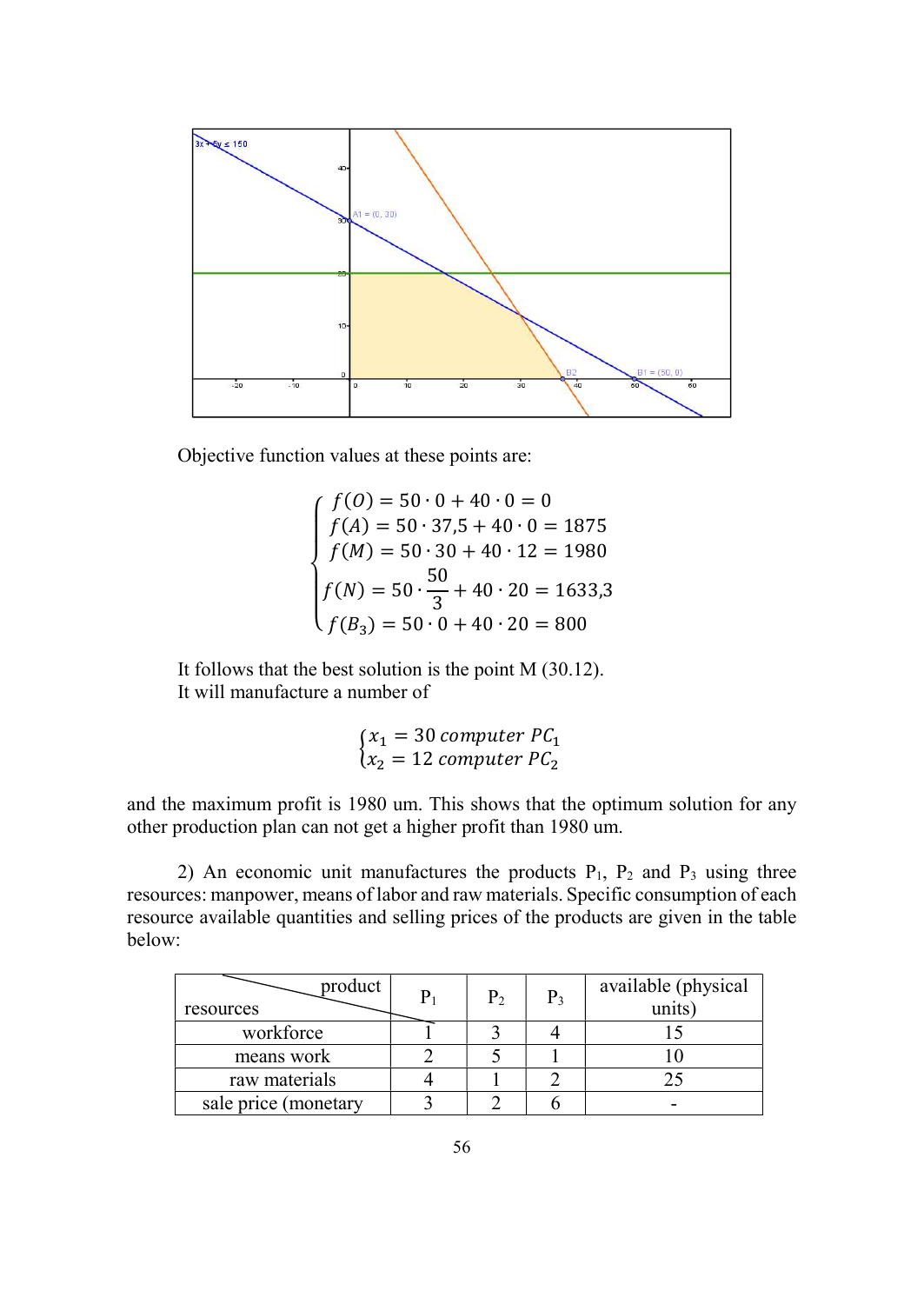The mathematical model on which it is established optimal production program geared towards maximum production efficiency, has the form:

$$
(\max) f = 3 \cdot x_1 + 2 \cdot x_2 + 6 \cdot x_3
$$
  
\n
$$
\begin{cases}\nx_1 + 3x_2 + 4x_3 \le 15 \\
2x_1 + 5x_2 + x_3 \le 10 \\
4x_1 + x_2 + 2x_3 \le 25 \\
x_1, x_2, x_3 \ge 0\n\end{cases}
$$

Using the rules of crossing the dual, dual problem arising following:

$$
\begin{array}{c}\n(\min) \ g = 15 \cdot u_1 + 10 \cdot u_2 + 25 \cdot u_3 \\
\Big\{ u_1 + 2u_2 + 4u_3 \ge 3 \\
3u_1 + 5u_2 + u_3 \ge 2 \\
4u_1 + u_2 + 2u_3 \ge 6 \\
u_1, u_2, u_3 \ge 0\n\end{array}
$$

After resolving the simplex algorithm to obtain the optimal solution to both problems last simplex table below:

|                         |                        |                      | 3              | $\overline{2}$       | 6     | $\theta$       | 0             |       |
|-------------------------|------------------------|----------------------|----------------|----------------------|-------|----------------|---------------|-------|
| $\mathbf{c}_\mathrm{B}$ | $\mathbf{X}\mathbf{B}$ | $x_B$                | X <sub>1</sub> | X <sub>2</sub>       | $X_3$ | S <sub>1</sub> | $\mathbf{S}2$ | $S_3$ |
| 6                       | $X_3$                  | 20<br>$\overline{7}$ | 0              | 7                    |       | $\overline{2}$ |               |       |
| 3                       | X <sub>1</sub>         | $\frac{25}{7}$       |                | 17<br>$\overline{7}$ | 0     |                | 4             |       |
| $\boldsymbol{0}$        | $X_6$                  | $\frac{35}{7}$       | 0              | $-9$                 | 0     | 0              | $-2$          | 1     |
| $\mathbf{Z}_j$          |                        | 195<br>7             | 3              | 57<br>7              | 6     | 9              | 6             |       |
| $\Delta_{\rm i}$        |                        |                      |                | $\frac{43}{7}$       | 0     | 9              | 6             |       |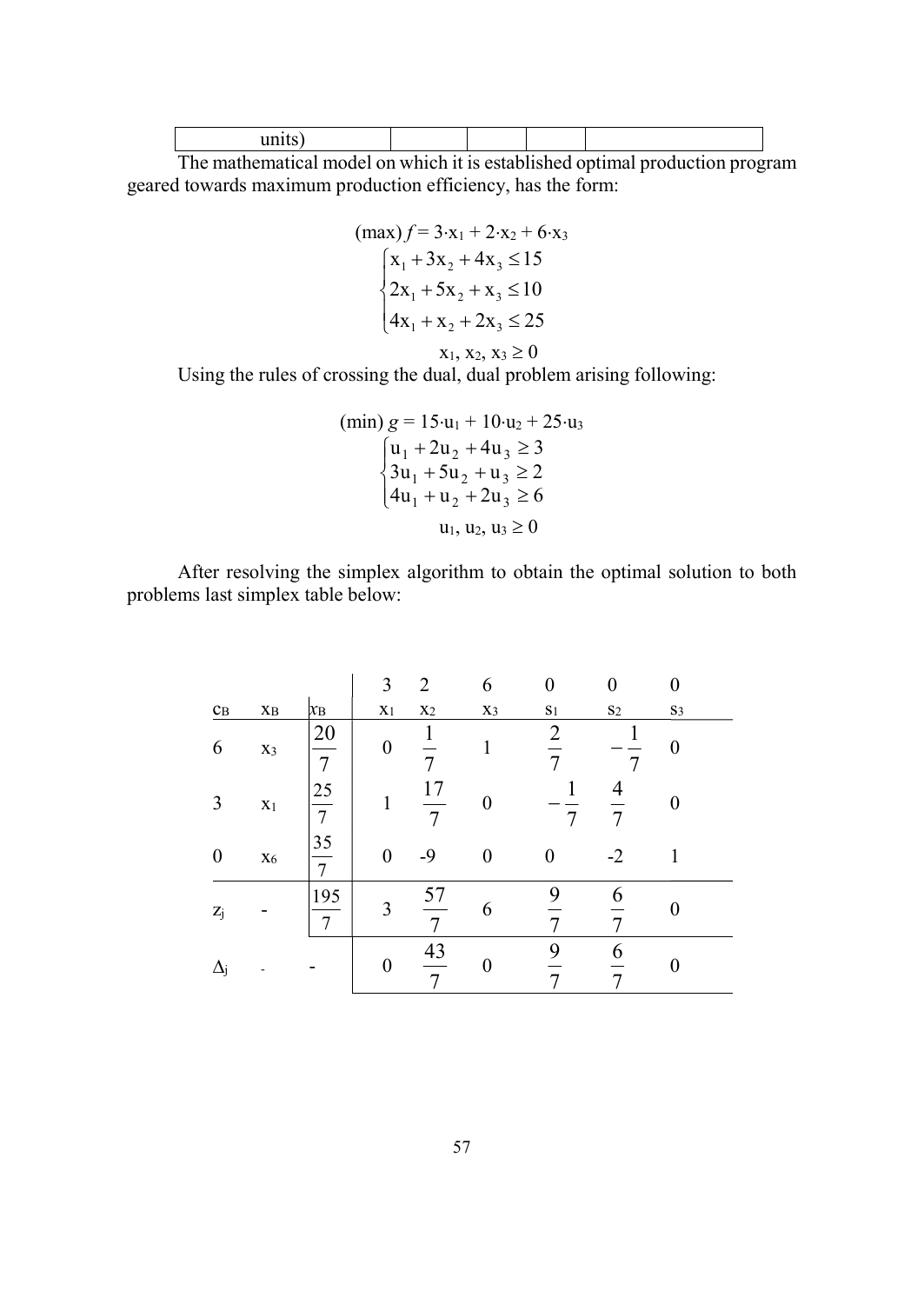

It may be a representation of this problem using GeoGebra, representing three planes, lines intersect plane, two by two, that crossing point between them.

#### 2 Examples of irrational systems of equations

Inequation radical containing unknown into the equation is called irrational.

To solve irrational inequalities, usually necessary to prop up both members of the equation. Such transformations can make to non-equivalent to the initial inequalities and inequalities because of a multitude of solutions is in most cases an infinite, checking them is difficult. The only method that guarantees fairness answer is that, like the irrational solving inequalities are to be made only those changes that preserve their equivalent.

To represent such systems consider the application:

$$
\sqrt{x^2 + 3x - 18} > 2x + 3
$$

To solve the inequalities we consider the general case  $\sqrt[2^n]{f(x)} > g(x)$ 

which is equivalent to the

$$
\begin{cases} \{g(x) < 0 \\ \{f(x) \ge 0 \} \\ \{g(x) \ge 0 \\ \{f(x) > [g(x)]^{2n} \end{cases}
$$

Under this approach, the problem studied, we  $f(x) = x^2 + 3x - 18, g(x) = 2x + 3$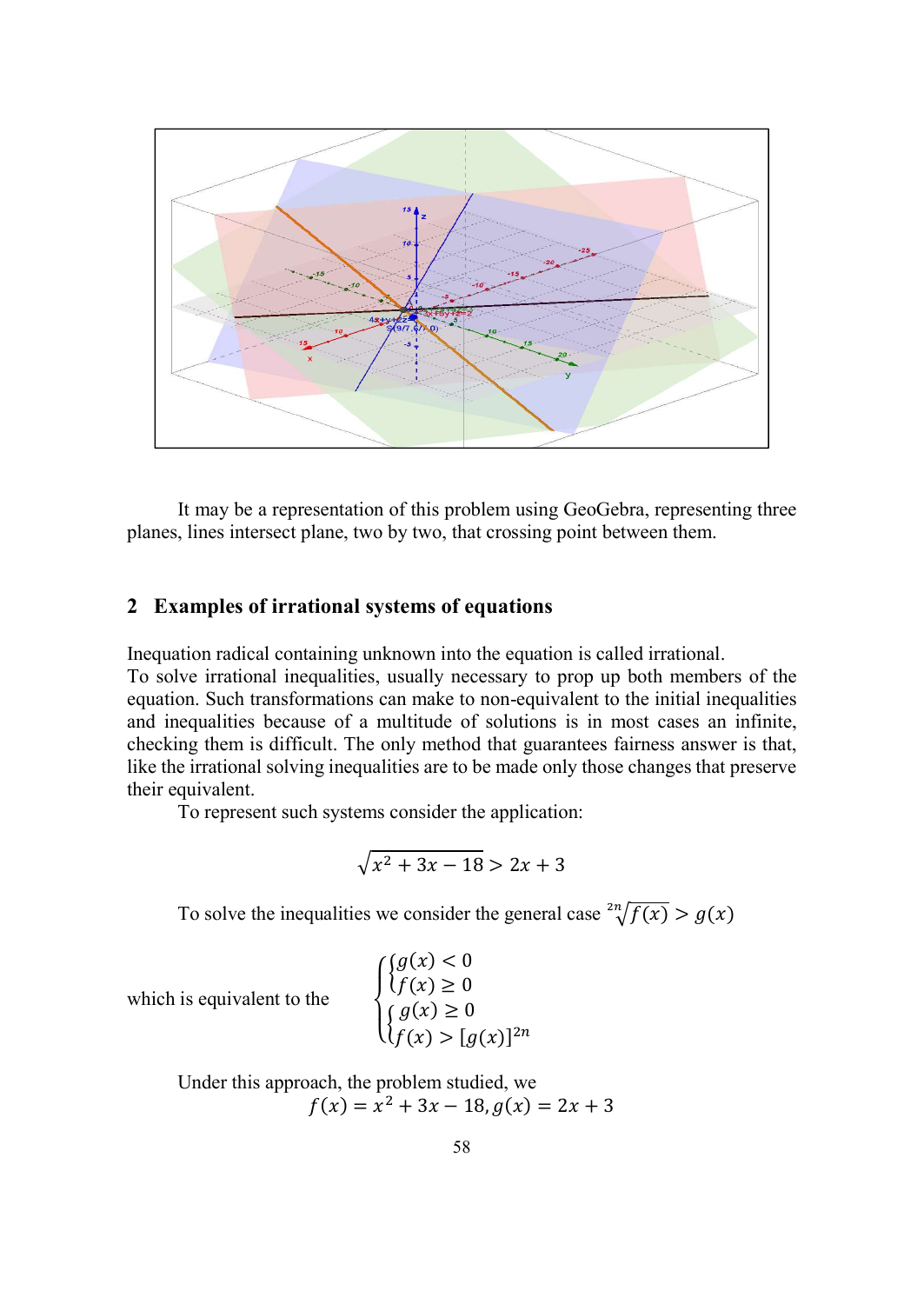$$
\sqrt{x^2 + 3x - 18} > 2x + 3 \Leftrightarrow \begin{cases} \begin{cases} x^2 + 3x - 18 \ge 0 \\ 2x + 3 < 0 \end{cases} \\ \begin{cases} 2x + 3 \ge 0 \\ \begin{cases} 2x + 3 \ge 0 \\ x^2 + 3x - 18 > (2x + 3)^2 \end{cases} \end{cases} \Leftrightarrow
$$

$$
\begin{cases} x \in (-\infty, -6] \\ x \in \emptyset \end{cases} \Leftrightarrow x \in (-\infty, -6].
$$



Representing the first equation is in the previous figure.

The second system has no solutions because equation

 $x^2 + 3x - 18 > (2x + 3)^2 \Leftrightarrow x^2 + 3x + 9 < 0$ 

Attached equation  $x^2 + 3x + 9 = 0$  are  $\Delta = -27 < 0$  and then  $x^2 + 3x + 9 > 0$ 0. In this context  $x \in \emptyset$ .

### 3 Examples of exponential and logarithmic equations systems

An exponential equation is an inequation the unknown is superscript or phrase appears in the exponent.

A logarithmic equation is an equation in which the unknown appears as the base or argument or the argument expressions or logarithm base.

Exponential inequalities based on monotony properties of exponential and logarithmic functions. Thus, if the base is above par exponential and logarithmic functions are increasing and if the base is less exponential and logarithmic functions are decreasing and in the latter case equivalent inequation sign changes.

Systems of equations exponential and logarithmic functions are reduced after applying properties of logarithms operations with powers and systems of equations Grade 1 or 2. In addition, these systems shall be made for the conditions of existence and expressions bases in logarithms.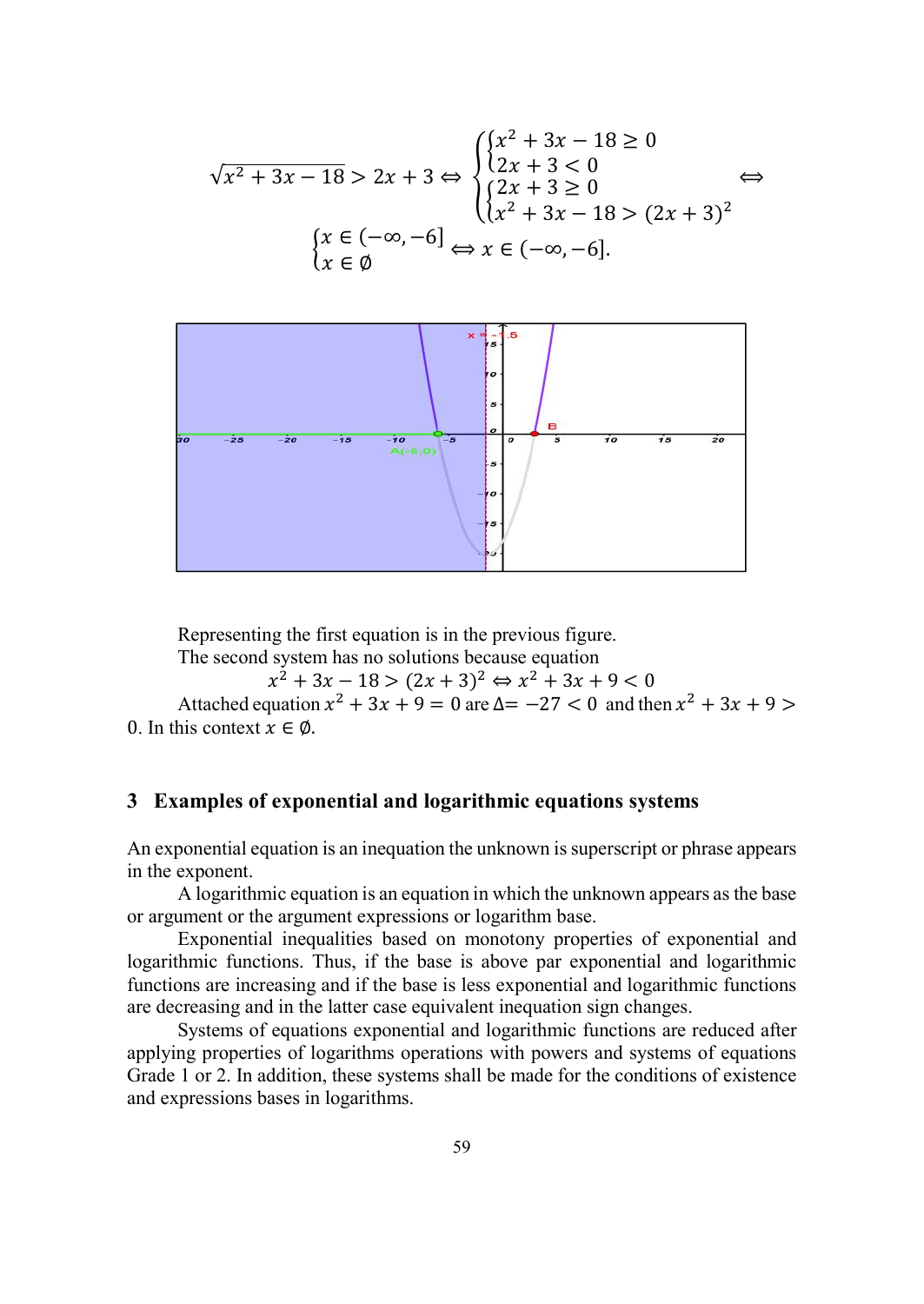To solve exponential and logarithmic inequalities systems solutions resulting from the application properties of logarithms and operations with powers and equivalence of elementary operations have intersected with the conditions of existence for bases and expressions as logarithms.

To solve the inequation:  $(4x^2 + 2x + 1)^{x^2 - x} > 1$ . This can rewrite  $(4x^2 + 2x + 1)^{x^2 - x} > (4x^2 + 2x + 1)^0 \Leftrightarrow$  $\begin{cases} 4x^2 + 2x + 1 > 1 \\ 2 \end{cases}$  $x^2 - x > 0$  $\{ \cdot$  $4x^2 + 2x + 1 < 1$  $4x^2 + 2x + 1 > 0$  $x^2 - x < 0$ ⇔ ተ ተ ተ ە  $\vert$  $\mathcal{R}$  $x > 0$ <br> $x < -\frac{1}{2}$  $\begin{cases} x > 1 \\ y > 0 \end{cases}$  $x > 1$ <br> $x < 0$ ቐ  $x \in \left(-\frac{1}{2}\right)$  $\frac{1}{2}$ , 0)  $x \in \mathbb{R}$  $x \in (0,1)$  $\Leftrightarrow$   $\left\{ x\in\left(-\infty,-\frac{1}{2}\right)\right\}$  $\frac{1}{2}$  U  $(1, \infty)$  $x \in \mathcal{Q}$  $\Leftrightarrow$   $x \in (-\infty, -\frac{1}{2}) \cup (1, \infty)$ 

Decided on the final solution is the first system solution of inequalities, as in the following representation:



If we believe inequation system  $\int_{\log x}^{1} (x + 2) \le 4$  $\log_5(x + 2) \leq 4 - x$ To study another two inequations.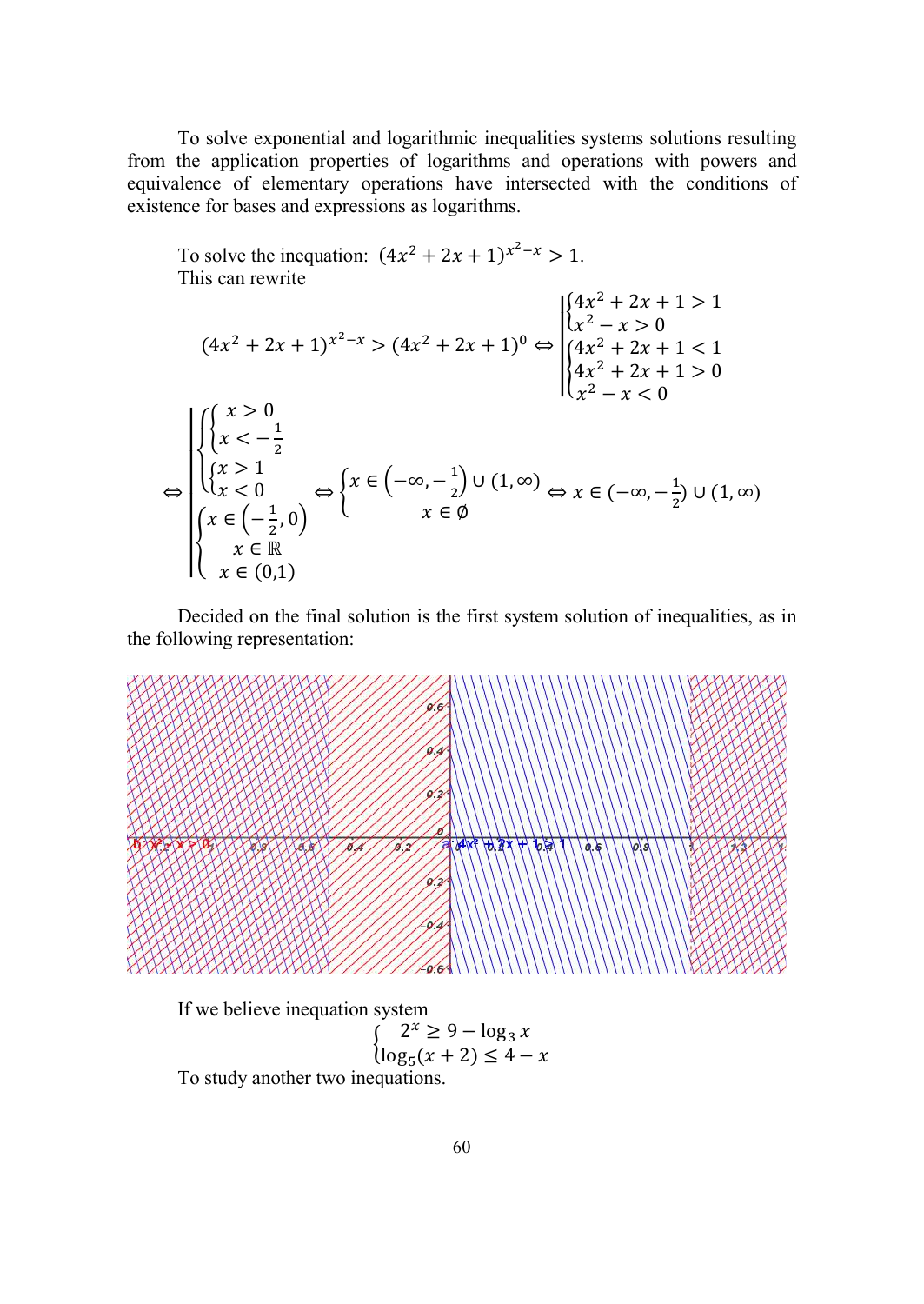First, a member of the left equation is a strictly increasing, and the right function strictly decreasing and therefore the graphs of these functions can have at most one common point. The better we understand if their representation is envisaged.



They have a single point of intersection (3.8). Check moreover follows:  $2^3 = 9 - \log_3 3$ In this context, the solution is the first inequation  $x \in [3,\infty)$ .

The second inequation is solved so similar



The solution to this is inequalities  $x \in (-\infty, 3]$ . The system solution is x=3.

Content of the work

- 1 Applications for linear inequalities systems
- 2 Examples of irrational systems of equations